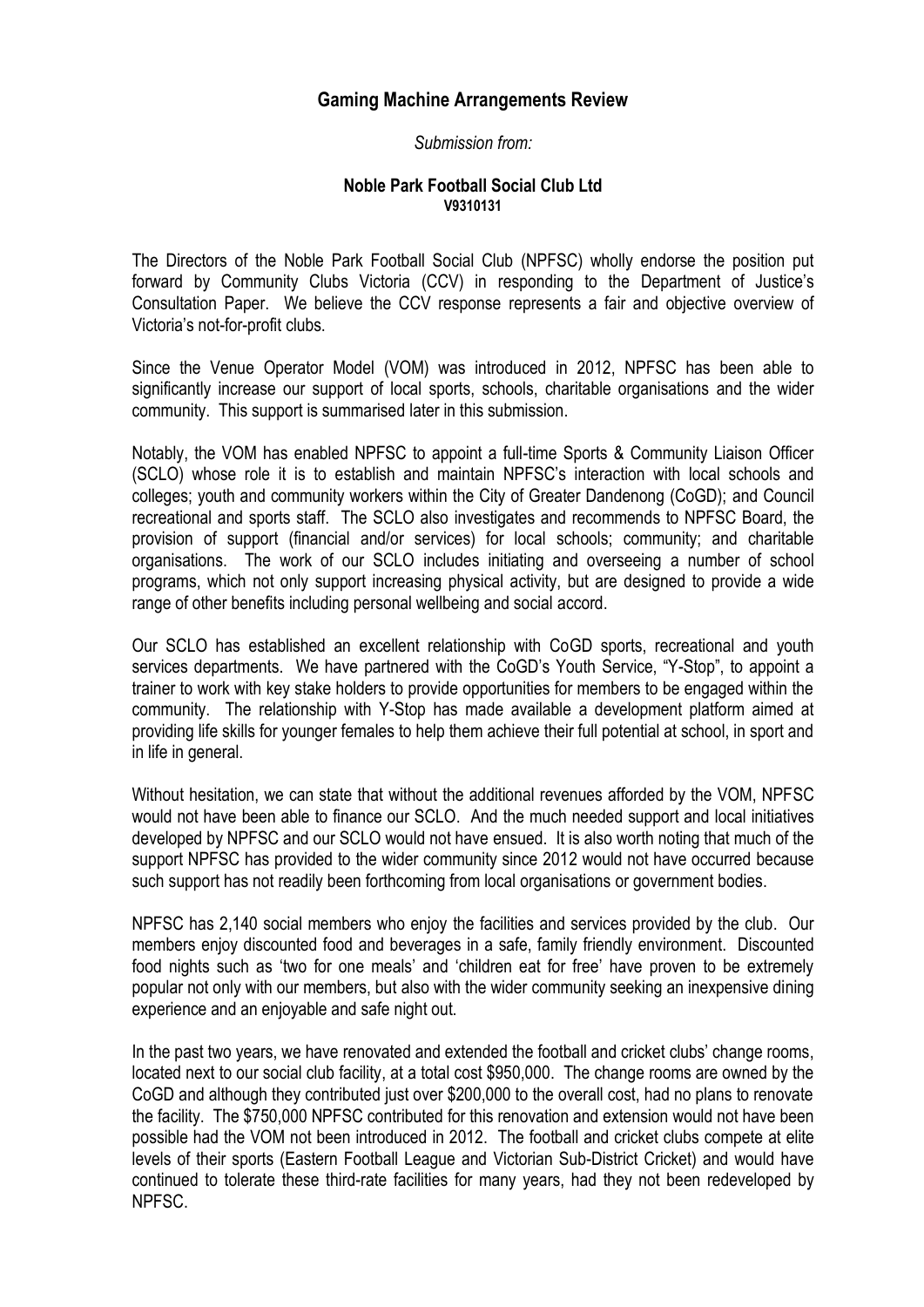We are currently evaluating a proposal to renovate and extend our current facilities to include construction of a new larger gaming room; a 'neighbourhood cafe'; extending our indoor children's playroom area; creating a relaxing lounge area; a function room; larger member's bar; and extensions to our car parking area, at an expected overall cost well in excess \$5 million.

Not only will an improved facility provide enhanced member amenities, it will likely make NPFSC a 'destination venue' for our community.

However these plans would be shelved if the club was unable to continue to operate gaming. And we would have to reduce our services to members. With a decline in revenue, food and beverage discounts for members and special discounted food nights available to the wider community would have to be reviewed and likely ceased.

Currently NPFSC employs thirty two (32) full and part-time staff. Our staff roster recognises each employee's personal requirements in terms of income and lifestyle. Should we be unable to continue with our gaming operation the total number of our staff would realistically reduce to only twelve (12) or possibly less, thus denying meaningful employment (full and part-time) for at least twenty (20) persons.

On a positive note however, should we continue with gaming and extend our facilities as proposed, we would likely employ at least an additional two (2) or three (3) FTE staff.

The level of support provided to the organisations and schools identified below would not have been possible without our gaming operating under the VOM. And we would have to severely curtail and reduce this support should we be unable to continue operating our gaming facility.

The charitable organisations, schools, clubs and other recipients listed here are only a snapshot of the overall community support provided by NPFSC during 2015.

Support has included significant cash donations to the following organisations and schools:

Springvale Multicultural Men's Shed; Noble Park CFA; Noble Park Football Club; Noble Park Community Centre Art Show; Harrisfield Hurricanes Soccer Club; Noble Park Cricket Club; Noble Park Juniors Football Club; Make a Wish Foundation; Noble Park Rotary Charity Golf Day; Noble Community Tennis Club; St. Kilda Mums; Noble Park Bowling Club; Bully Zero Australia; Noble Park FSC Social Golf Club; National Breast Cancer Foundation; Keysborough Freedom Club; Noble Park Rotary Club's Children's Imagination Library; Noble Park Anglers Club; Cancer Council Dream Team; Calypso Cricket Club; Very Special Kids; Wallarano Primary School; St. Anthony's Primary School; Springvale Heights and Springvale Rise Primary Schools; and Harrisfield Primary School.

NPFSC's on-going involvement with local schools in our community has also included managing a number of very successful 'Active After Schools' programs (e.g. tennis, golf, football, bowls) involving over 700 primary school students in total; the provision of much needed sporting equipment; and volunteers from NPFSC's affiliated clubs, which in turn has enabled schools to better administer their sports programs. Our SCLO has been instrumental in starting and managing these successful programs with the following schools:

Wallarano Primary School; Harrisfield Primary School; St. Anthony's Primary School; Yarraman Oaks Primary School; Dandenong West Primary School; Springvale Heights and Springvale Rise Primary Schools; and Noble Park Primary School.